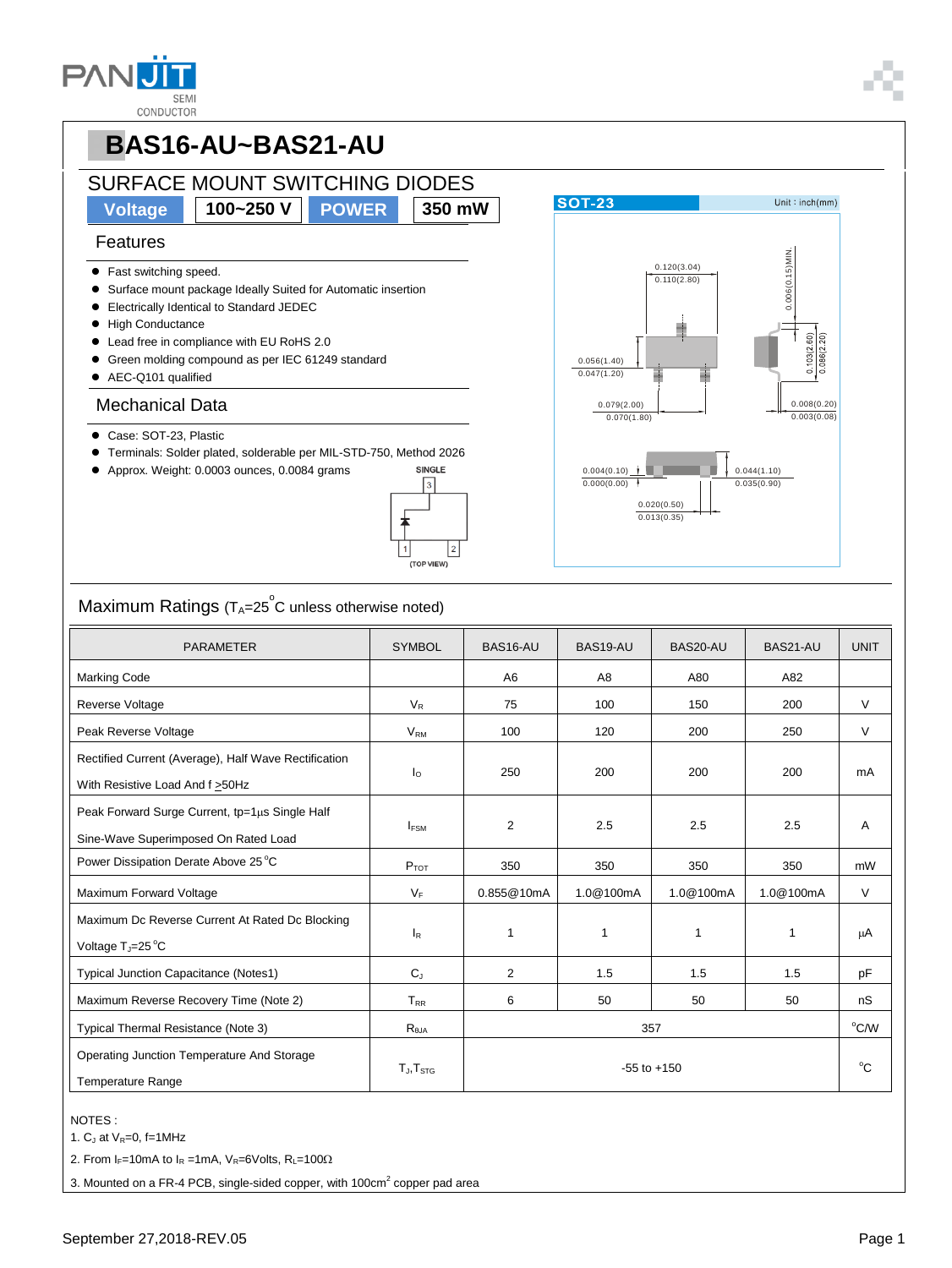



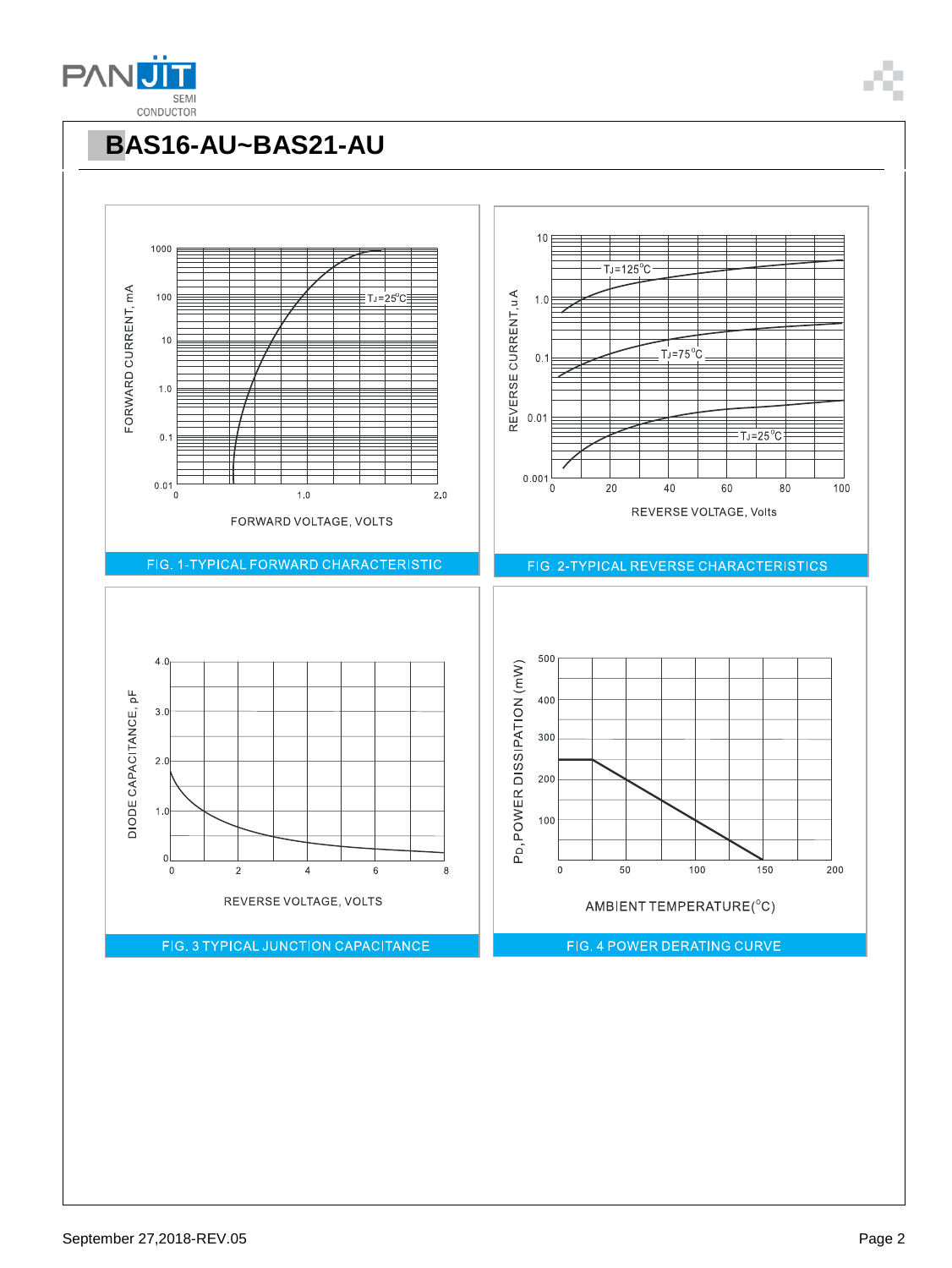



## **PBAS16-AU~BAS21-AU**

#### **MOUNTING PAD LAYOUT**



#### **ORDER INFORMATION**

- ˙Packing information
- T/R 12K per 13" plastic Reel T/R – 3K per 7" plastic Reel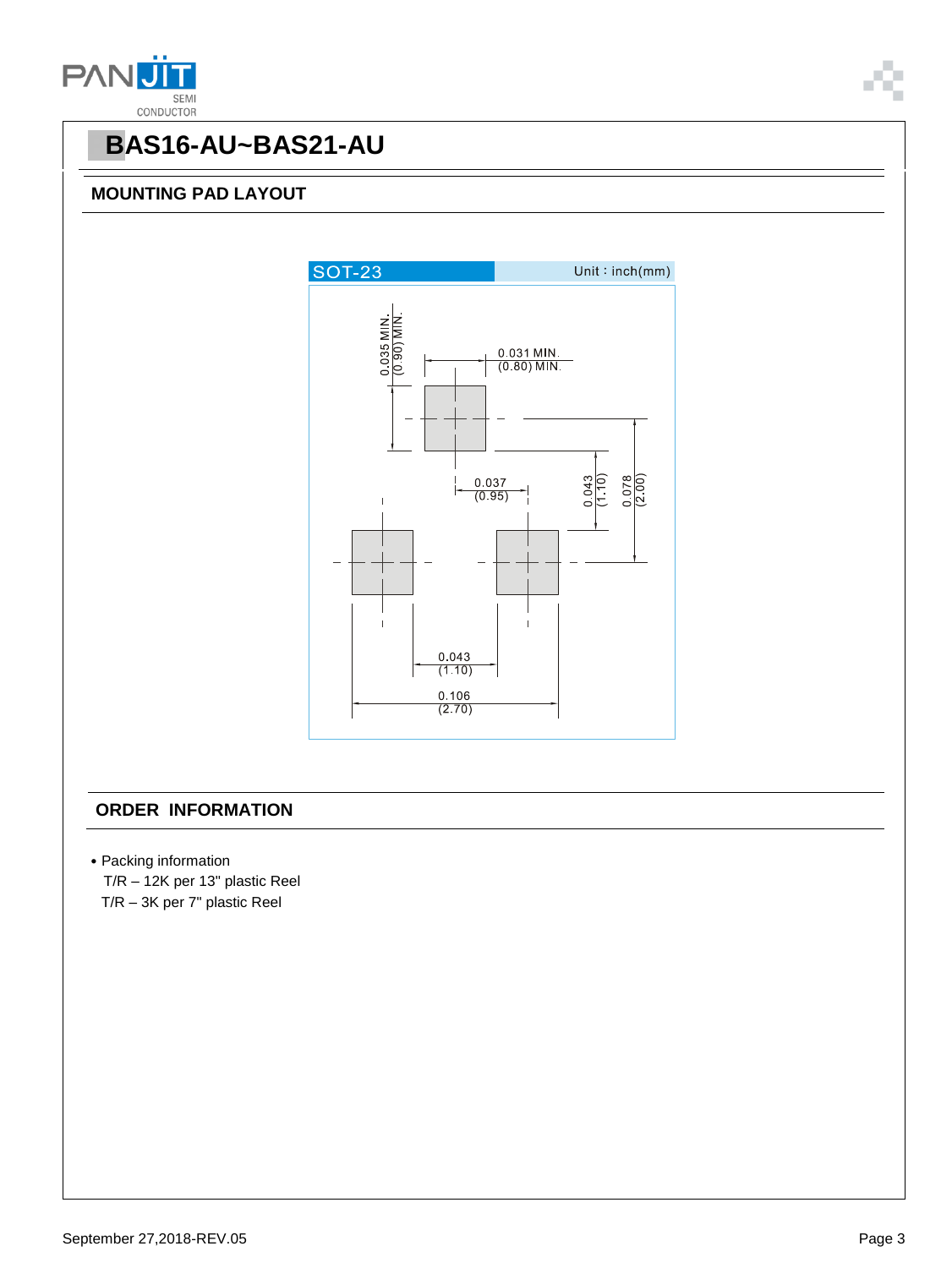



## **PBAS16-AU~BAS21-AU**

#### **Part No\_packing code\_Version**

BAS16-AU\_R1\_000A1 BAS16-AU\_R2\_000A1

### **For example :**

#### **RB500V-40\_R2\_00001**



| <b>Packing Code XX</b>                         |                         |                                                   | <b>Version Code XXXXX</b> |                                              |          |                                       |
|------------------------------------------------|-------------------------|---------------------------------------------------|---------------------------|----------------------------------------------|----------|---------------------------------------|
| <b>Packing type</b>                            | 1 <sup>st</sup><br>Code | <b>Packing size code</b><br>Code                  |                           | HF or<br>1 <sup>st</sup> Code<br><b>RoHS</b> |          | 2 <sup>nd</sup> ~5 <sup>th</sup> Code |
| <b>Tape and Ammunition</b><br>Box (T/B)        | A                       | N/A                                               | $\bf{0}$                  | HF.                                          | $\bf{0}$ | serial number                         |
| Tape and Reel (T/R)                            | R                       | 7"                                                | 1                         | <b>RoHS</b>                                  | 1        | serial number                         |
| <b>Bulk Packing (B/P)</b>                      | в                       | 13"                                               | $\overline{2}$            |                                              |          |                                       |
| <b>Tube Packing (T/P)</b>                      | т                       | 26mm                                              | $\boldsymbol{\mathsf{x}}$ |                                              |          |                                       |
| <b>Tape and Reel (Right Oriented)</b><br>(TRR) | $\overline{\mathbf{s}}$ | 52mm                                              | Y                         |                                              |          |                                       |
| <b>Tape and Reel (Left Oriented)</b><br>(TRL)  |                         | <b>PANASERT T/B</b><br><b>CATHODE UP (PBCU)</b>   | U                         |                                              |          |                                       |
| <b>FORMING</b>                                 | F                       | <b>PANASERT T/B</b><br><b>CATHODE DOWN (PBCD)</b> | D                         |                                              |          |                                       |